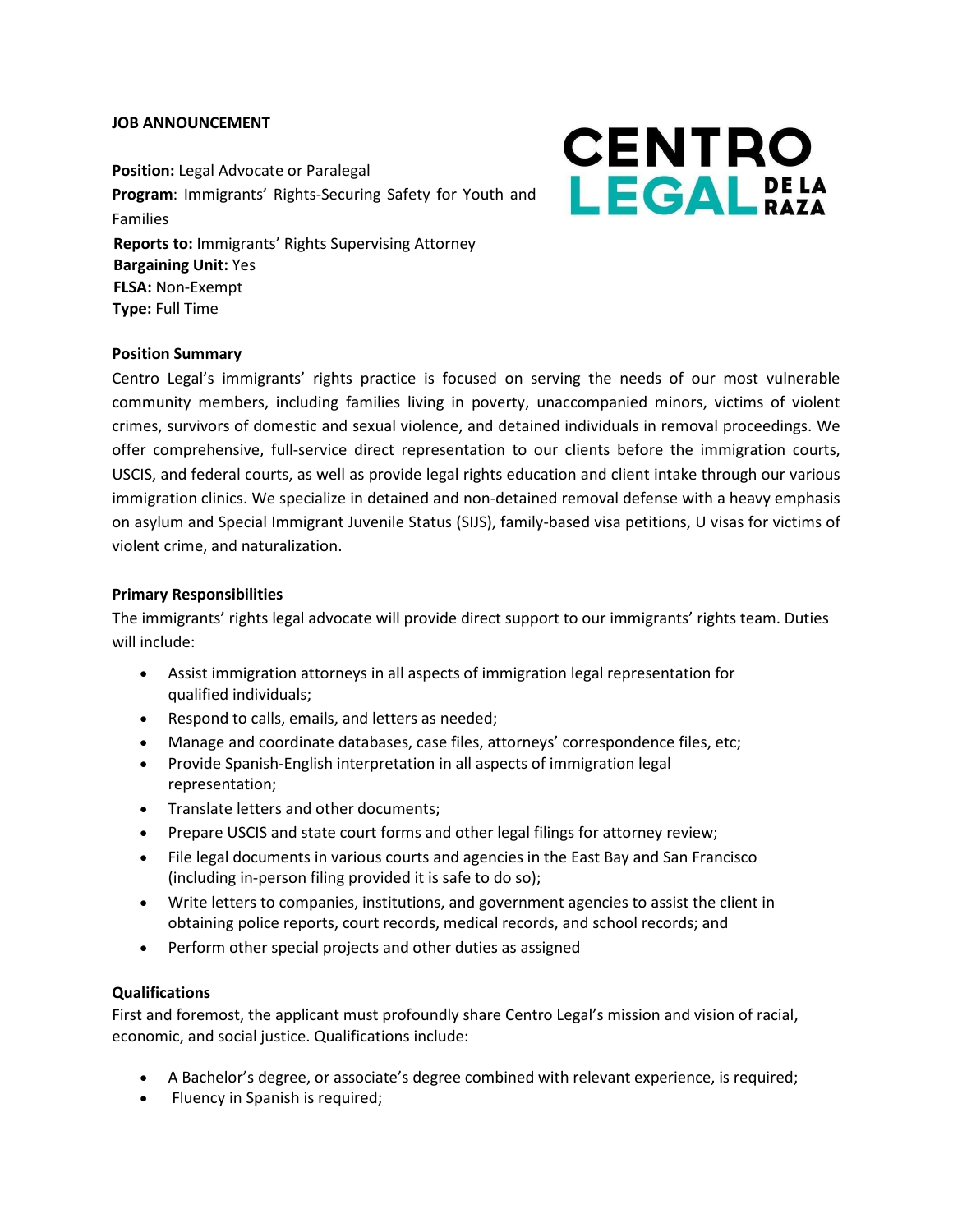- Excellent word-processing and computer skills, including knowledge of Microsoft Word and Excel;
- Must be well organized, efficient, highly motivated, able to handle multiple tasks at once, work well under pressure, and take initiative;
- Must have outstanding written, verbal and interpersonal skills, superb attention to detail, and excellent phone manner;
- Ability to work independently as well as within a team;
- Willingness to conduct training and outreach activities in the community.;
- Experience working with low-income, immigrant, and monolingual Spanish-speaking communities; and
- Strong commitment to serving low-income and underserved communities, with an ability to relate to and communicate with a broad range of clients and colleagues.
- Additional desired qualifications:
	- o Experience in immigration law, and removal defense specifically
	- o Experience completing USCIS and judicial council forms

## **Compensation and Benefits**

Salary is competitive and commensurate with experience ranging from \$24.13-\$29.59. We provide a generous benefits package, including life insurance, LTD, leave policies, vacation, and December holiday office closure at full pay.

## **To Apply**

Review of applications will begin immediately and continue until the position is filled. Applicants should apply without delay. To apply, send a brief cover letter, resume, and list of three professional references by email to jobs@centrolegal.org, with the subject line, **"Immigrants' Rights Advocate/Paralegal."**

## **POSITION OPEN UNTIL FILLED**

## **About Centro Legal de la Raza**

Founded in 1969 and headquartered in Oakland, California, Centro Legal de la Raza (Centro Legal) is a comprehensive legal services and advocacy organization protecting and advancing the rights of immigrant, low-income, and Latino communities through bilingual representation, education, and advocacy. We combine quality legal services with know-your-rights education, affirmative litigation, and youth development, ensuring access to justice for thousands of individuals and families each year throughout Northern and Central California.

For more information, visit our website:<https://centrolegal.org/>

#### **Diversity Statement**

Centro Legal's mission includes advancing social, economic and racial justice. We are committed to fostering, cultivating and preserving a culture of equity, diversity and inclusion within and ensuring a workplace where all staff can flourish and grow professionally and well beyond. Our staff are the most important part of our ability to achieve our mission. The collective sum of the individual differences, life experiences, knowledge, inventiveness, innovation, self-expression, unique capabilities and talent that